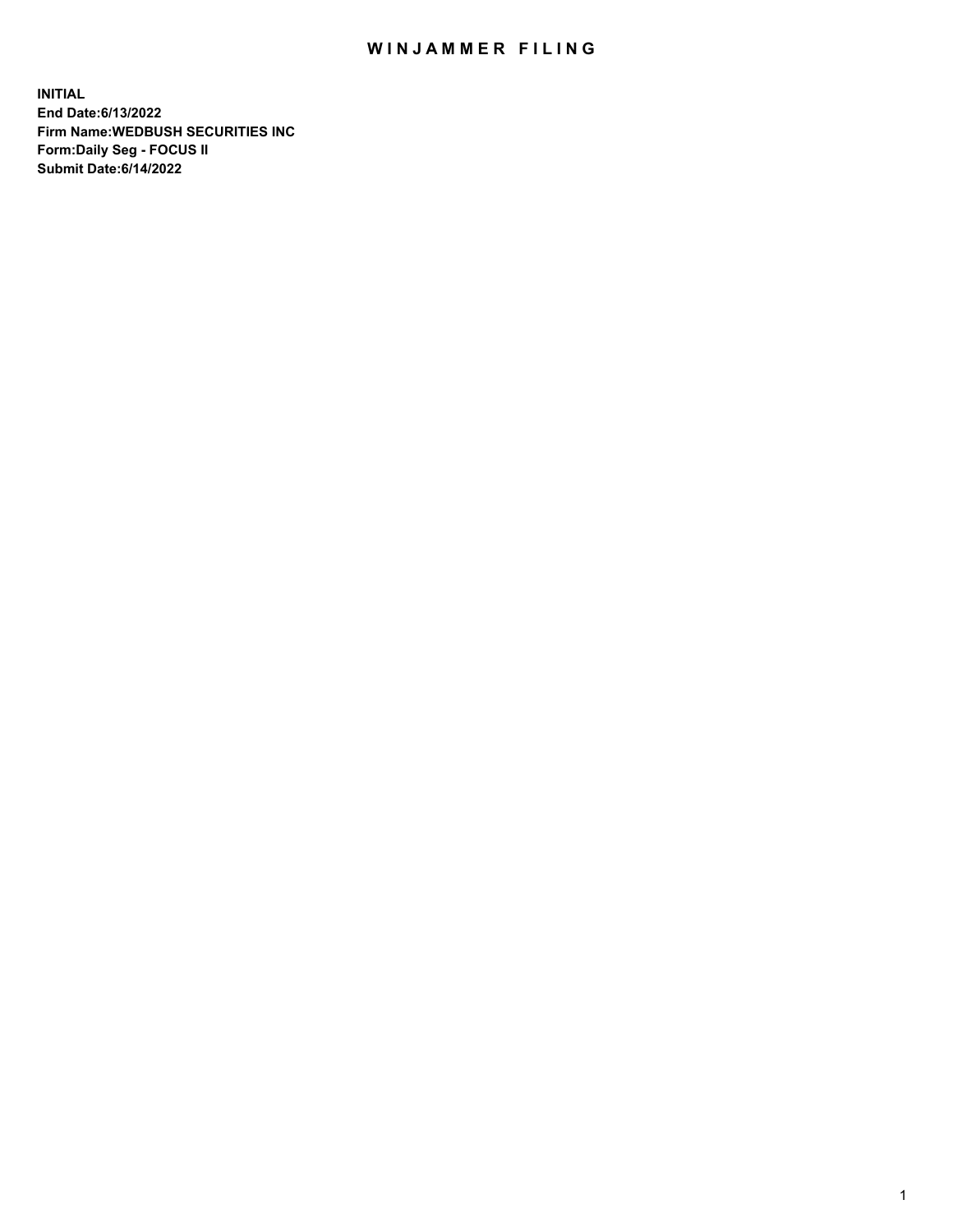**INITIAL End Date:6/13/2022 Firm Name:WEDBUSH SECURITIES INC Form:Daily Seg - FOCUS II Submit Date:6/14/2022 Daily Segregation - Cover Page**

| Name of Company                                                                                                                                                                                                                                                                                       | <b>WEDBUSH SECURITIES INC</b>                                        |
|-------------------------------------------------------------------------------------------------------------------------------------------------------------------------------------------------------------------------------------------------------------------------------------------------------|----------------------------------------------------------------------|
| <b>Contact Name</b>                                                                                                                                                                                                                                                                                   | <b>Kevin Wirth</b>                                                   |
| <b>Contact Phone Number</b>                                                                                                                                                                                                                                                                           | 312-784-0475                                                         |
| <b>Contact Email Address</b>                                                                                                                                                                                                                                                                          | kevin.wirth@wedbush.com                                              |
| FCM's Customer Segregated Funds Residual Interest Target (choose one):<br>a. Minimum dollar amount: ; or<br>b. Minimum percentage of customer segregated funds required:%; or<br>c. Dollar amount range between: and; or<br>d. Percentage range of customer segregated funds required between:% and%. | 19,000,000<br><u>0</u><br><u>00</u><br>0 <sub>0</sub>                |
| FCM's Customer Secured Amount Funds Residual Interest Target (choose one):<br>a. Minimum dollar amount: ; or<br>b. Minimum percentage of customer secured funds required:%; or<br>c. Dollar amount range between: and; or<br>d. Percentage range of customer secured funds required between:% and%.   | 1,000,000<br><u>0</u><br>00<br>0 <sub>0</sub>                        |
| FCM's Cleared Swaps Customer Collateral Residual Interest Target (choose one):<br>a. Minimum dollar amount: ; or<br>b. Minimum percentage of cleared swaps customer collateral required:% ; or<br>c. Dollar amount range between: and; or                                                             | $\overline{\mathbf{0}}$<br>$\overline{\mathbf{0}}$<br>0 <sub>0</sub> |

d. Percentage range of cleared swaps customer collateral required between:% and%. **0 0**

Attach supporting documents CH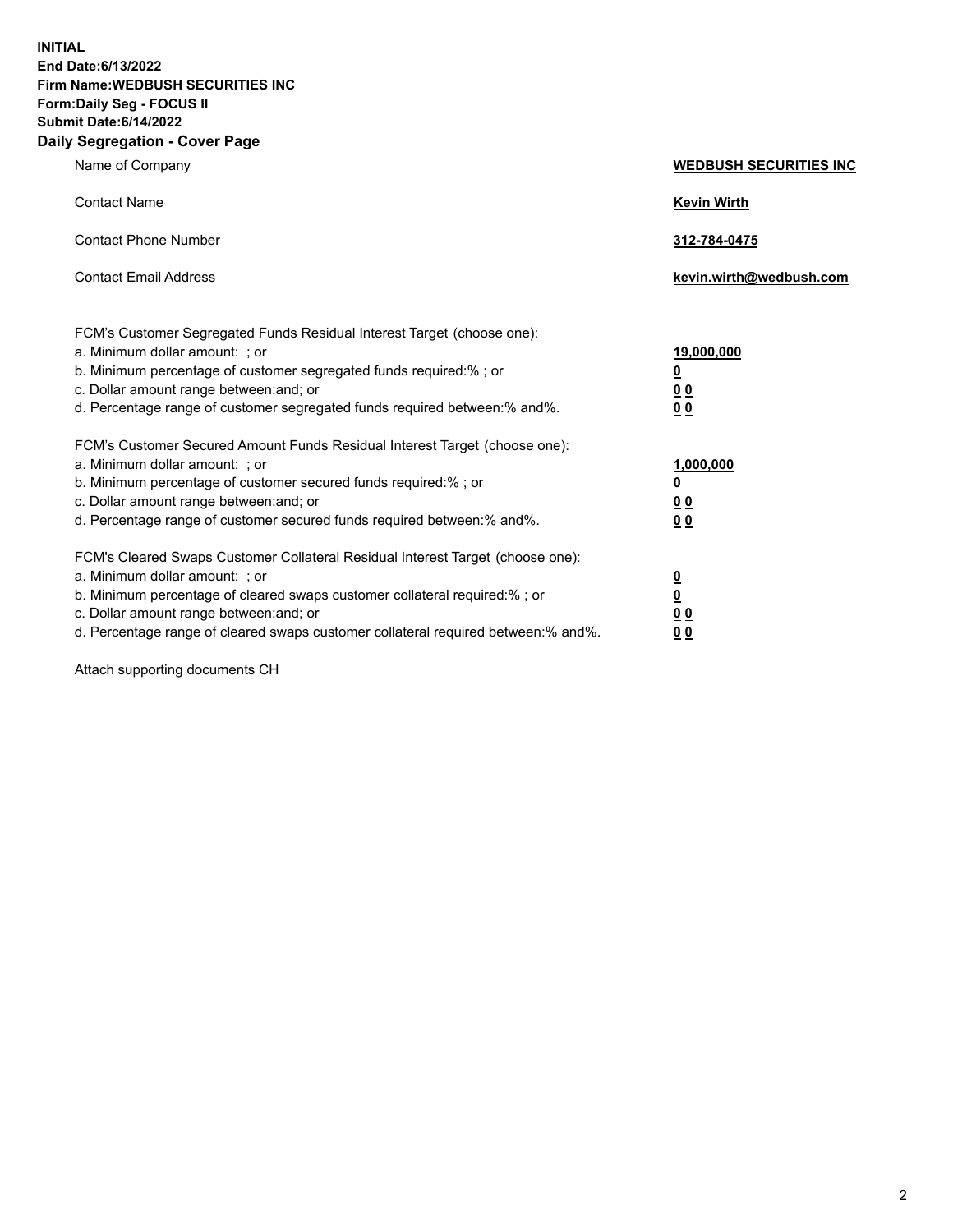**INITIAL End Date:6/13/2022 Firm Name:WEDBUSH SECURITIES INC Form:Daily Seg - FOCUS II Submit Date:6/14/2022 Daily Segregation - Secured Amounts**

|     | 2011, Ocgi ogation - Oceanea Anioanita                                                      |                                    |
|-----|---------------------------------------------------------------------------------------------|------------------------------------|
|     | Foreign Futures and Foreign Options Secured Amounts                                         |                                    |
|     | Amount required to be set aside pursuant to law, rule or regulation of a foreign            | $0$ [7305]                         |
|     | government or a rule of a self-regulatory organization authorized thereunder                |                                    |
| 1.  | Net ledger balance - Foreign Futures and Foreign Option Trading - All Customers             |                                    |
|     | A. Cash                                                                                     | 38,774,869 [7315]                  |
|     | B. Securities (at market)                                                                   | $0$ [7317]                         |
| 2.  | Net unrealized profit (loss) in open futures contracts traded on a foreign board of trade   | 1,861,591 [7325]                   |
| 3.  | Exchange traded options                                                                     |                                    |
|     | a. Market value of open option contracts purchased on a foreign board of trade              | $0$ [7335]                         |
|     | b. Market value of open contracts granted (sold) on a foreign board of trade                | -22,202 [7337]                     |
| 4.  | Net equity (deficit) (add lines 1. 2. and 3.)                                               | 40,614,258 [7345]                  |
| 5.  | Account liquidating to a deficit and account with a debit balances - gross amount           | 17,345 [7351]                      |
|     | Less: amount offset by customer owned securities                                            | 0 [7352] 17,345 [7354]             |
| 6.  | Amount required to be set aside as the secured amount - Net Liquidating Equity              | 40,631,603 [7355]                  |
|     | Method (add lines 4 and 5)                                                                  |                                    |
| 7.  | Greater of amount required to be set aside pursuant to foreign jurisdiction (above) or line | 40,631,603 [7360]                  |
|     | 6.                                                                                          |                                    |
|     | FUNDS DEPOSITED IN SEPARATE REGULATION 30.7 ACCOUNTS                                        |                                    |
| 1.  | Cash in banks                                                                               |                                    |
|     | A. Banks located in the United States                                                       | 13,604,489 [7500]                  |
|     | B. Other banks qualified under Regulation 30.7                                              | 2,526,645 [7520] 16,131,134 [7530] |
| 2.  | Securities                                                                                  |                                    |
|     | A. In safekeeping with banks located in the United States                                   | $0$ [7540]                         |
|     | B. In safekeeping with other banks qualified under Regulation 30.7                          | 0 [7560] 0 [7570]                  |
| 3.  | Equities with registered futures commission merchants                                       |                                    |
|     | A. Cash                                                                                     | 22,515,767 [7580]                  |
|     | <b>B.</b> Securities                                                                        | $0$ [7590]                         |
|     | C. Unrealized gain (loss) on open futures contracts                                         | $0$ [7600]                         |
|     | D. Value of long option contracts                                                           | $0$ [7610]                         |
|     | E. Value of short option contracts                                                          | 0 [7615] 22,515,767 [7620]         |
| 4.  | Amounts held by clearing organizations of foreign boards of trade                           |                                    |
|     | A. Cash                                                                                     | 6,654,622 [7640]                   |
|     | <b>B.</b> Securities                                                                        | $0$ [7650]                         |
|     | C. Amount due to (from) clearing organization - daily variation                             | $0$ [7660]                         |
|     | D. Value of long option contracts                                                           | $0$ [7670]                         |
|     | E. Value of short option contracts                                                          | 0 [7675] 6,654,622 [7680]          |
| 5.  | Amounts held by members of foreign boards of trade                                          |                                    |
|     | A. Cash                                                                                     | 429,186 [7700]                     |
|     | <b>B.</b> Securities                                                                        | $0$ [7710]                         |
|     | C. Unrealized gain (loss) on open futures contracts                                         | $0$ [7720]                         |
|     | D. Value of long option contracts                                                           | 0 [7730]                           |
|     | E. Value of short option contracts                                                          | -22,202 [7735] 406,984 [7740]      |
| 6.  | Amounts with other depositories designated by a foreign board of trade                      | 0 [7760]                           |
| 7.  | Segregated funds on hand                                                                    | <u>0</u> [7765]                    |
| 8.  | Total funds in separate section 30.7 accounts                                               | 45,708,507 [7770]                  |
| 9.  | Excess (deficiency) Set Aside for Secured Amount (subtract line 7 Secured Statement         | 5,076,904 [7380]                   |
|     | Page 1 from Line 8)                                                                         |                                    |
| 10. | Management Target Amount for Excess funds in separate section 30.7 accounts                 | 1,000,000 [7780]                   |
| 11. | Excess (deficiency) funds in separate 30.7 accounts over (under) Management Target          | 4,076,904 [7785]                   |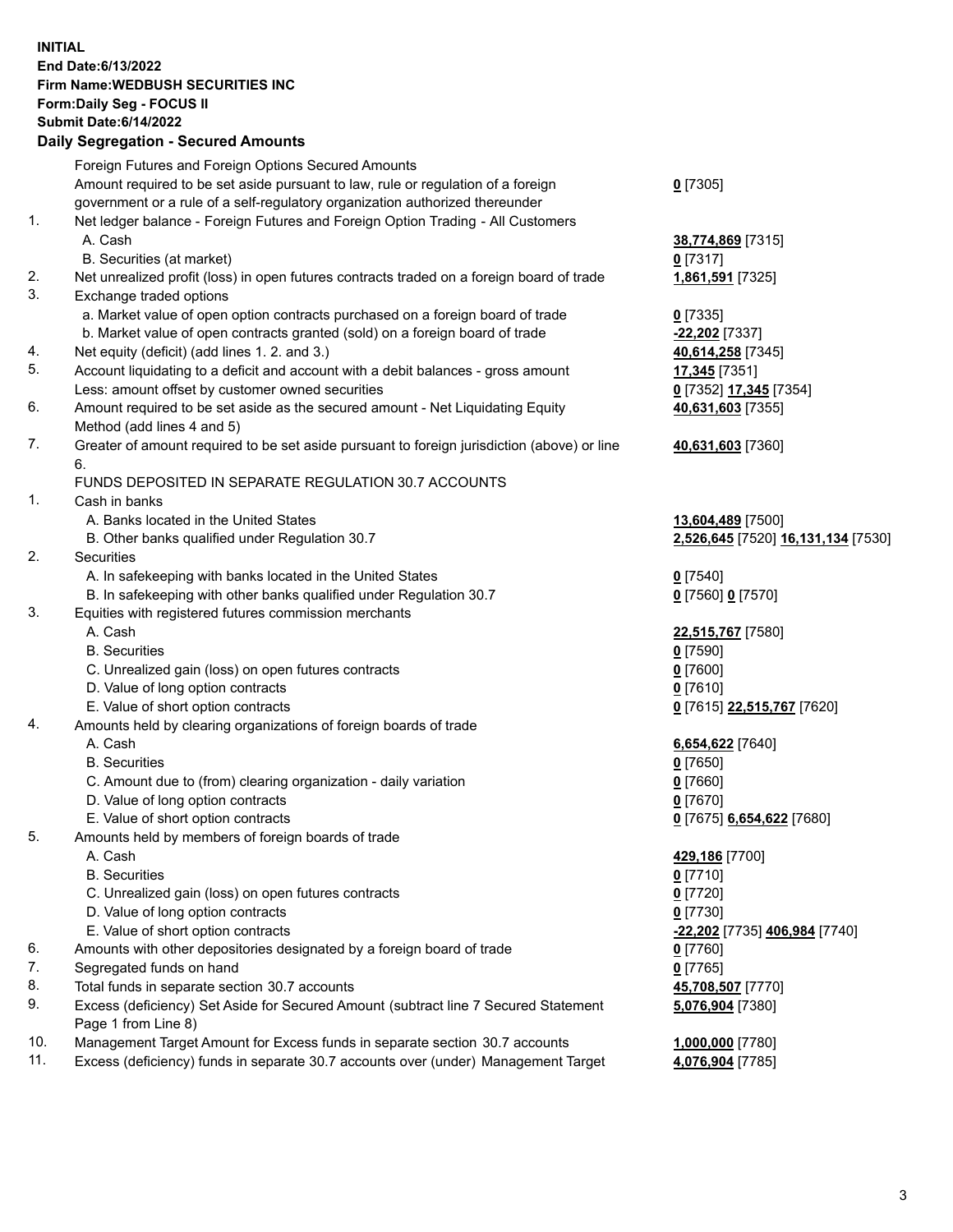|     | <b>INITIAL</b>                                                                      |                                  |
|-----|-------------------------------------------------------------------------------------|----------------------------------|
|     | End Date: 6/13/2022                                                                 |                                  |
|     | Firm Name: WEDBUSH SECURITIES INC                                                   |                                  |
|     | Form: Daily Seg - FOCUS II                                                          |                                  |
|     | <b>Submit Date:6/14/2022</b>                                                        |                                  |
|     | Daily Segregation - Segregation Statement                                           |                                  |
|     | SEGREGATION REQUIREMENTS(Section 4d(2) of the CEAct)                                |                                  |
| 1.  | Net ledger balance                                                                  |                                  |
|     | A. Cash                                                                             | 1,311,429,794 [7010]             |
|     | B. Securities (at market)                                                           | 197,958,951 [7020]               |
| 2.  | Net unrealized profit (loss) in open futures contracts traded on a contract market  | 1,492,756,086 [7030]             |
| 3.  | Exchange traded options                                                             |                                  |
|     | A. Add market value of open option contracts purchased on a contract market         | 8,038,272,103 [7032]             |
|     | B. Deduct market value of open option contracts granted (sold) on a contract market | -5,649,544,600 [7033]            |
| 4.  | Net equity (deficit) (add lines 1, 2 and 3)                                         | 5,390,872,334 [7040]             |
| 5.  | Accounts liquidating to a deficit and accounts with                                 |                                  |
|     | debit balances - gross amount                                                       | 10,432,023 [7045]                |
|     | Less: amount offset by customer securities                                          | -9,759,233 [7047] 672,790 [7050] |
| 6.  | Amount required to be segregated (add lines 4 and 5)                                | 5,391,545,124 [7060]             |
|     | FUNDS IN SEGREGATED ACCOUNTS                                                        |                                  |
| 7.  | Deposited in segregated funds bank accounts                                         |                                  |
|     | A. Cash                                                                             | 945,154,604 [7070]               |
|     | B. Securities representing investments of customers' funds (at market)              | $0$ [7080]                       |
|     | C. Securities held for particular customers or option customers in lieu of cash (at | 486,435 [7090]                   |
|     | market)                                                                             |                                  |
| 8.  | Margins on deposit with derivatives clearing organizations of contract markets      |                                  |
|     | A. Cash                                                                             | 1,060,734,996 [7100]             |
|     | B. Securities representing investments of customers' funds (at market)              | 847,959,982 [7110]               |
|     | C. Securities held for particular customers or option customers in lieu of cash (at | 193,520,154 [7120]               |
|     | market)                                                                             |                                  |
| 9.  | Net settlement from (to) derivatives clearing organizations of contract markets     | -3,962,606 [7130]                |
| 10. | Exchange traded options                                                             |                                  |
|     | A. Value of open long option contracts                                              | 8,038,272,103 [7132]             |
|     | B. Value of open short option contracts                                             | -5,649,544,600 [7133]            |
| 11. | Net equities with other FCMs                                                        |                                  |
|     | A. Net liquidating equity                                                           | $0$ [7140]                       |
|     | B. Securities representing investments of customers' funds (at market)              | $0$ [7160]                       |
|     | C. Securities held for particular customers or option customers in lieu of cash (at | 0 <sup>[7170]</sup>              |
|     | market)                                                                             |                                  |
| 12. | Segregated funds on hand                                                            | 3,952,362 [7150]                 |
| 13. | Total amount in segregation (add lines 7 through 12)                                | 5,436,573,430 [7180]             |
| 14. | Excess (deficiency) funds in segregation (subtract line 6 from line 13)             | 45,028,306 [7190]                |
| 15. | Management Target Amount for Excess funds in segregation                            | 19,000,000 [7194]                |
| 16. | Excess (deficiency) funds in segregation over (under) Management Target Amount      | 26,028,306 [7198]                |

16. Excess (deficiency) funds in segregation over (under) Management Target Amount Excess